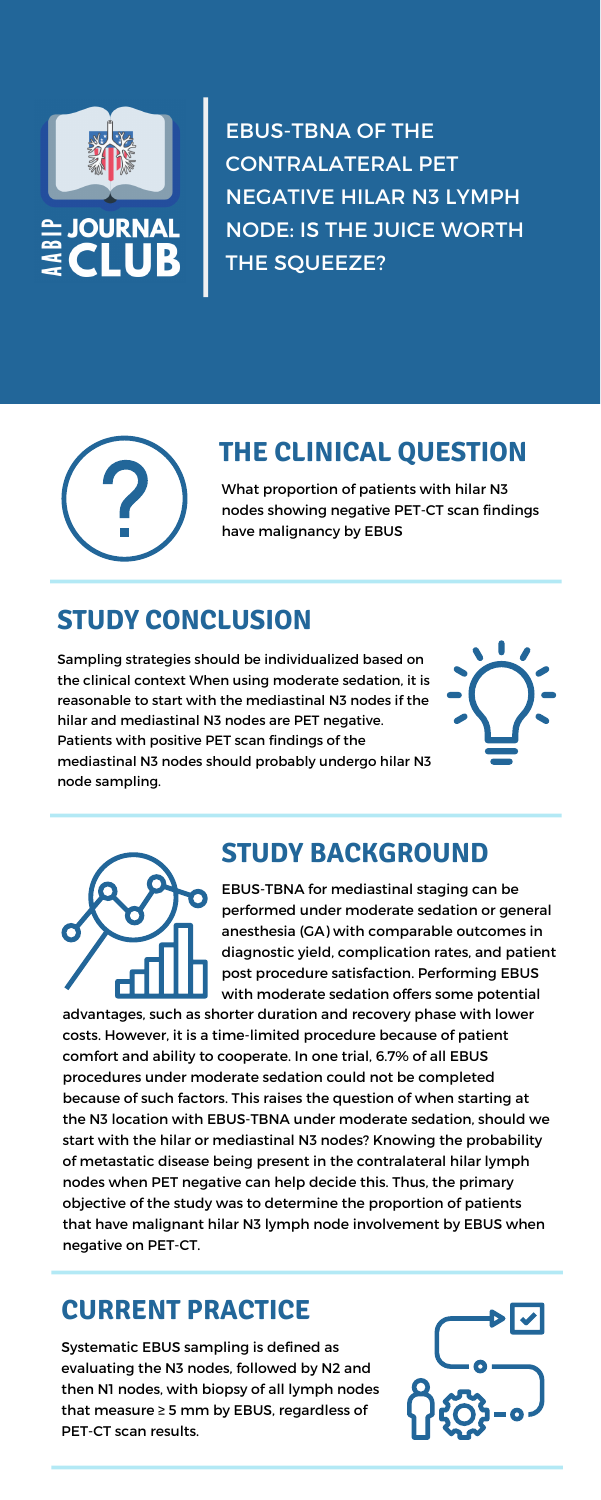

# **STUDY DESIGN**

#### **Type of trial:**

Retrospective, observational, single-center cohort study Randomization, blinding, controls N: 739

#### **Study groups:**

Patients with NSCLC and clinical-radiographic T1-3, N0-3, M0 disease that underwent first EBUS-TBNA staging, including biopsy of contralateral PET-CT negative hilar N3 nodes

#### **Settings:**

Single center, University of Texas MD Anderson

**Enrollment**: September 2009 through March 2019

- NSCLC
- Clinical-radiographic T1-3, N0-3, M0 disease
- Underwent first EBUS-TBNA staging from September 2009 through March 2019
- Negative PET-CT scan results for N3 hilar lymph nodes (11L, 11Rs, or 11Ri) who underwent biopsy

**Treatment period:** N/A

**Follow up:** N/A

#### **Primary outcome:**

proportion of patients with malignant hilar N3 nodes showing negative PET-CT scan findings

#### **Inclusion criteria:**

# **POPULATION**

#### **Baseline characteristics:**

739 patients with biopsy of contralateral PET-CT negative hilar N3 nodes measuring ≥ 5 mm by EBUS

Tumor lung location: 302 in the left, 437 in the right

Tumor location: 164 in the central one-third, 575 in the outer two-thirds

Tumor size, cm: 3.62 ± 2.08

Tumor histologic results: 390 adenocarcinoma, 243 squamous cell carcinoma

Lymph node size by EBUS, mm: 7.08 ± 1.84

N stage by PET scan: 391 N0, 116 N1, 186 N2, 46 N3

N stage by CT scan: 328 N0, 108 N1, 240 N2, 63 N3

Small cell carcinoma, synchronous primary malignancies, metastatic



disease

- PET or CT evidence of mediastinal invasion
- Positive PET-CT scan results for contralateral hilar N3 nodes
- No PET available before treatment
- Patients who underwent EBUS staging after initial treatment
- Those who did not undergo biopsy of the contralateral hilar N3 nodes.

#### **Exclusion criteria:**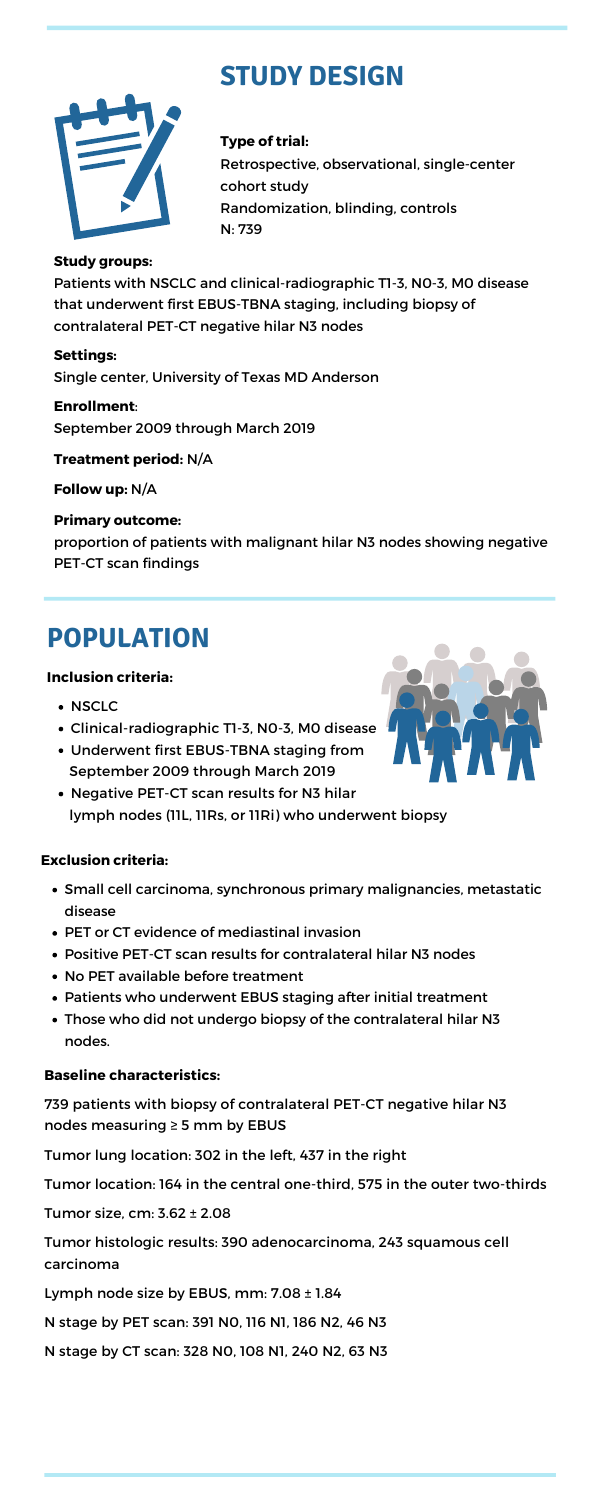All patients underwent systematic EBUS evaluation and sampling, which consisted of evaluating the hilar N3 nodes first, followed by the mediastinal N3 nodes, then the N2 nodes, and finally the N1 nodes.

## **STUDY STRENGTHS**

First retrospective cohort study to quantify the proportion of patients with malignancy in PET-CT negative hilar N3 lymph nodes as



determined by EBUS-TBNA.



#### **Primary outcomes**

Five of the 739 patients (0.68%; 95% CI, 0.22%-1.57%) demonstrated occult nodal metastasis in the contralateral hilar N3 nodes.

#### **Secondary outcomes**

A statistically significant association was found between PET scan N stage and the presence of malignancy in the contralateral hilar N3 nodes showing negative PET-CT scan results (P =0 .003).

No association was found between CT scan N stage and the presence of malignancy in the contralateral hilar N3 nodes showing negative PET-CT scan findings (P =0.273).

#### **Adverse events**

N/A

100

0

## **INTERVENTIONS**



## **FUNDING**

The authors received no funding for this study.

The nodes evaluated were 11L, 4L, 2L, 7, 4R, 2R, 11Rs, and 11Ri. Any node that was ≥ 5 mm by EBUS was biopsied, regardless of its PET-CT scan status. General anesthesia and rapid onsite cytologic evaluation were used for all patients.

## **OUTCOMES**

## **TAKE HOME MESSAGE**

Sampling strategies should be individualized based on the clinical context.

In some instances, such as when N stage by PET scanning is N0, N1 or N2, foregoing sampling of hilar N3 nodes that show negative PET-CT scan results and starting with the mediastinal N3 nodes may be reasonable.

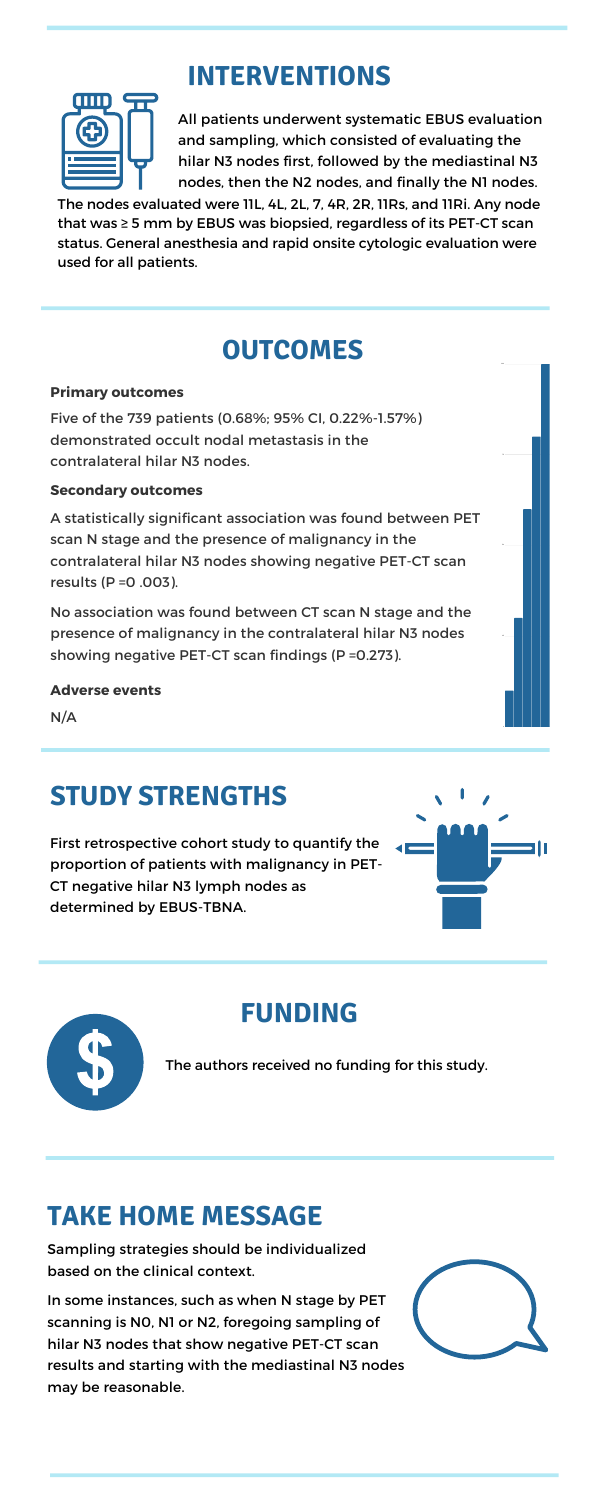All cases were done under GA not moderate sedation, so time was not a limiting factor.

Survey of experts drove the sample size calculations: we don't know if 5% threshold value is correct.

What proportion of patients with hilar N3 nodes showing negative PET-CT scan findings have malignancy by EBUS?





• Stations 10L, 10R, 12L, and 12R are sampled only when PET-CT scan results are positive. The results may not be same if these lymph nodes are always sampled.

# **RESEARCH QUESTION**

#### **STUDY LIMITATIONS**

The study was performed at a single center with samples analyzed by experienced cytopathologists. Thus, generalizability to other institutions is variable.

1. Serra P, Centeno C, Sanz-Santos J, Torky M, Baeza S, Mendiluce L, Martínez-Barenys C, de

The small number of patients with malignancy in the hilar N3 lymph nodes limited the statistical power to test for an association between CT scan N stage and malignancy in the contralateral hilar N3 lymph nodes (chance of false negative).

- 2. Long JM. Cutting Corners in the Mediastinum: Should Contralateral Hilar N3 Nodes Be Omitted From Staging?. Chest. 2021 Apr 1;159(4):1328-9
- Murgu SD. Diagnosing and staging lung 3. cancer involving the mediastinum. Chest. 2015 May 1;147(5):1401-12.
- El-Osta H, Jani P, Mansour A, Rascoe P, Jafri S. 4.Endobronchial Ultrasound for Nodal Staging of Patients with Non–Small-Cell Lung Cancer with Radiologically Normal Mediastinum. A Meta-Analysis. Annals of the American Thoracic Society. 2018 Jul;15(7):864-74.



52.8% of patients with hilar N3 nodes showing negative PET-CT scan results were excluded because the hilar N3 nodes did not undergo biopsy because they measured <5 mm on EBUS.

## **SUGGESTED READING**

Castro PL, Abad J, Rosell A, Andreo F. Is it necessary to sample the contralateral nodal stations by EBUS-TBNA in patients with lung cancer and clinical N0/N1 on PET-CT?. Lung Cancer. 2020 Apr 1;142:9-12.